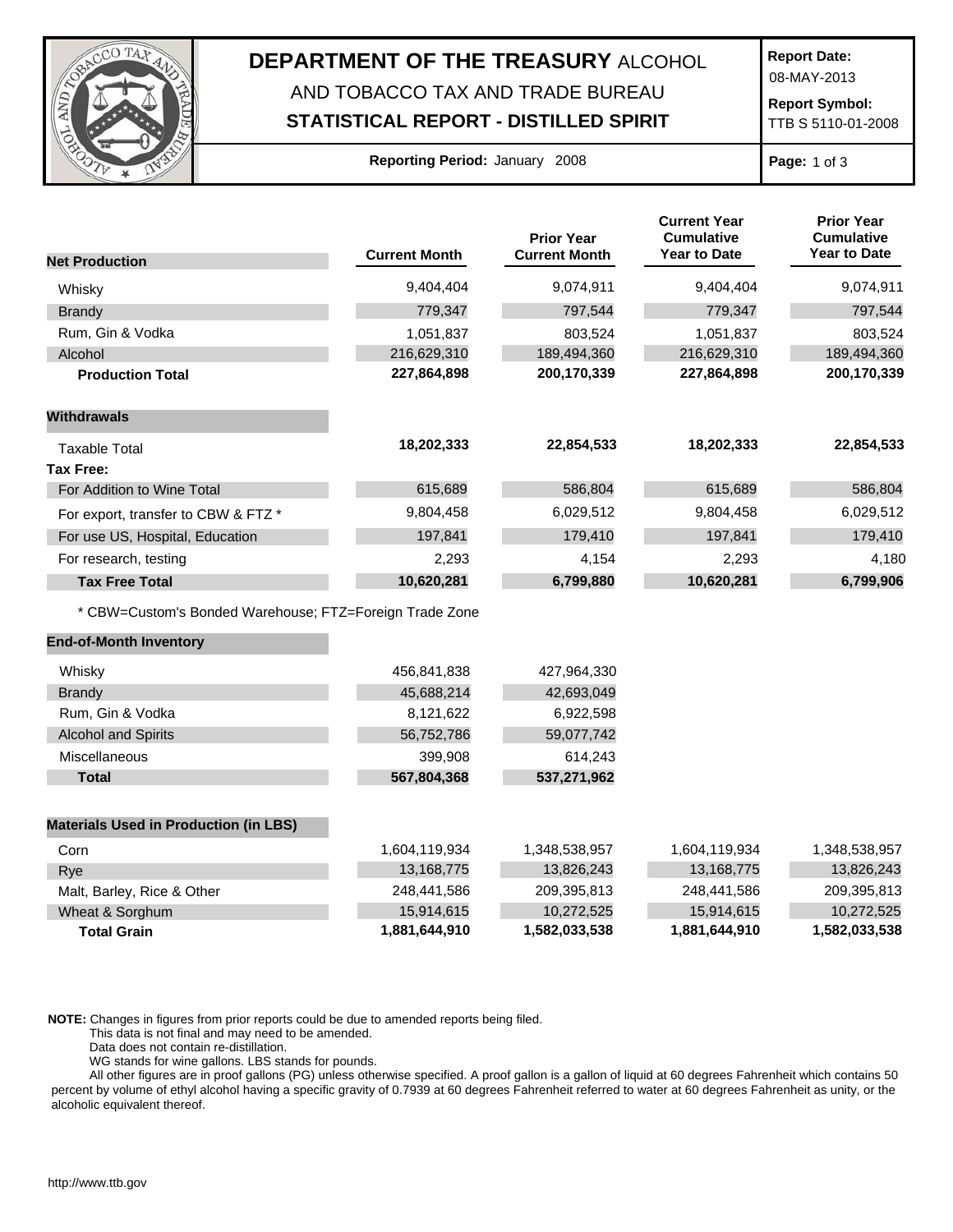## **STATISTICAL REPORT - DISTILLED SPIRIT** TTB S 5110-01-2008 **Page: 2 of 3**

| <b>Bottled For Domestic Use (in WG)</b>         | <b>Current Month</b> | <b>Prior Year</b><br><b>Current Month</b> | <b>Current Year</b><br><b>Cumulative</b><br><b>Year to Date</b> | <b>Prior Year</b><br><b>Cumulative</b><br><b>Year to Date</b> |
|-------------------------------------------------|----------------------|-------------------------------------------|-----------------------------------------------------------------|---------------------------------------------------------------|
| Whisky                                          | 5,892,392            | 5,841,134                                 | 5,892,392                                                       | 5,841,134                                                     |
| <b>Brandy</b>                                   | 1,380,973            | 1,147,199                                 | 1,380,973                                                       | 1,147,199                                                     |
| Imported Rum: Puerto Rican                      | 2,601,105            | 2,372,652                                 | 2,601,105                                                       | 2,372,652                                                     |
| Virgin Islands                                  | 778,122              | 578,707                                   | 778,122                                                         | 578,707                                                       |
| Others                                          | 250,750              | 248,824                                   | 250,750                                                         | 248,824                                                       |
| Gin                                             | 1,411,470            | 1,268,974                                 | 1,411,470                                                       | 1,268,974                                                     |
| Vodka                                           | 8,436,632            | 7,453,707                                 | 8,436,632                                                       | 7,453,707                                                     |
| Cordials                                        | 4,045,647            | 5,014,048                                 | 4,045,647                                                       | 5,014,048                                                     |
| Cocktails                                       | 490,750              | 459,879                                   | 490,750                                                         | 459,879                                                       |
| Tequila                                         | 1,246,502            | 1,225,057                                 | 1,246,502                                                       | 1,225,057                                                     |
| Alcohol, Neutral Spirits & Miscellaneous        | 403,822              | 823,847                                   | 403,822                                                         | 823,847                                                       |
| <b>Non-Whisky Total</b>                         | 21,045,773           | 20,592,894                                | 21,045,773                                                      | 20,592,894                                                    |
| <b>Total Whisky &amp; Non-Whisky</b>            | 26,938,165           | 26,434,028                                | 26,938,165                                                      | 26,434,028                                                    |
| <b>Bottled in Bond for Domestic Use (in WG)</b> |                      |                                           |                                                                 |                                                               |
| Total                                           | 27,239               | 61,077                                    | 27,239                                                          | 61,077                                                        |
| <b>Bottled for Export (in WG)</b>               |                      |                                           |                                                                 |                                                               |
| Whisky                                          | 1,892,232            | 1,760,993                                 | 1,892,232                                                       | 1,760,993                                                     |
| Brandy, Cordials, Cocktails & Miscellaneous     | 156,391              | 151,633                                   | 156,391                                                         | 151,633                                                       |
| Rum, Gin, Vodka, Tequila & Alcohol              | 120,194              | 184,963                                   | 120,194                                                         | 184,963                                                       |
| <b>Total</b>                                    | 2,168,817            | 2,097,589                                 | 2,168,817                                                       | 2,097,589                                                     |
| <b>Grand Total</b>                              | 29,134,221           | 28,592,694                                | 29,134,221                                                      | 28,592,694                                                    |
| <b>Spirits Dumped to Processing</b>             |                      |                                           |                                                                 |                                                               |
| Alcohol and Neutral Spirits                     | 7,987,522            | 7,608,609                                 | 7,987,522                                                       | 7,608,609                                                     |
| Imported Whisky                                 | 2,139,289            | 2,094,282                                 | 2,139,289                                                       | 2,094,282                                                     |
| Domestic Whisky                                 | 5,285,689            | 5,374,695                                 | 5,285,689                                                       | 5,374,695                                                     |
| <b>Brandy</b>                                   | 1,546,905            | 1,631,869                                 | 1,546,905                                                       | 1,631,869                                                     |
| Imported Rum: Puerto Rican                      | 2,064,315            | 2,083,215                                 | 2,064,315                                                       | 2,083,215                                                     |
| Virgin Islands                                  | 479,185              | 414,400                                   | 479,185                                                         | 414,400                                                       |
| <b>Others</b>                                   | 300,325              | 137,792                                   | 300,325                                                         | 137,792                                                       |
| Gin                                             | 1,573,394            | 690,799                                   | 1,573,394                                                       | 690,799                                                       |
| Vodka                                           | 711,878              | 744,640                                   | 711,878                                                         | 744,640                                                       |
| Cordials, Cocktails & Miscellaneous             | 529,498              | 598,753                                   | 529,498                                                         | 598,753                                                       |
| Tequila                                         | 1,296,606            | 1,262,927                                 | 1,296,606                                                       | 1,262,927                                                     |
| <b>Total</b>                                    | 23,914,606           | 22,641,981                                | 23,914,606                                                      | 22,641,981                                                    |
| <b>Other Ingredients Mixed with Spirits</b>     |                      |                                           |                                                                 |                                                               |
| Wine                                            | 1,025,370            | 1,448,345                                 | 1,025,370                                                       | 1,448,345                                                     |
| <b>Alcohol Flavoring Materials</b>              | 275,268              | 234,734                                   | 275,268                                                         | 234,734                                                       |

**NOTE:** Changes in figures from prior reports could be due to amended reports being filed.

This data is not final and may need to be amended.

Data does not contain re-distillation.

WG stands for wine gallons. LBS stands for pounds.

All other figures are in proof gallons (PG) unless otherwise specified. A proof gallon is a gallon of liquid at 60 degrees Fahrenheit which contains 50 percent by volume of ethyl alcohol having a specific gravity of 0.7939 at 60 degrees Fahrenheit referred to water at 60 degrees Fahrenheit as unity, or the alcoholic equivalent thereof.